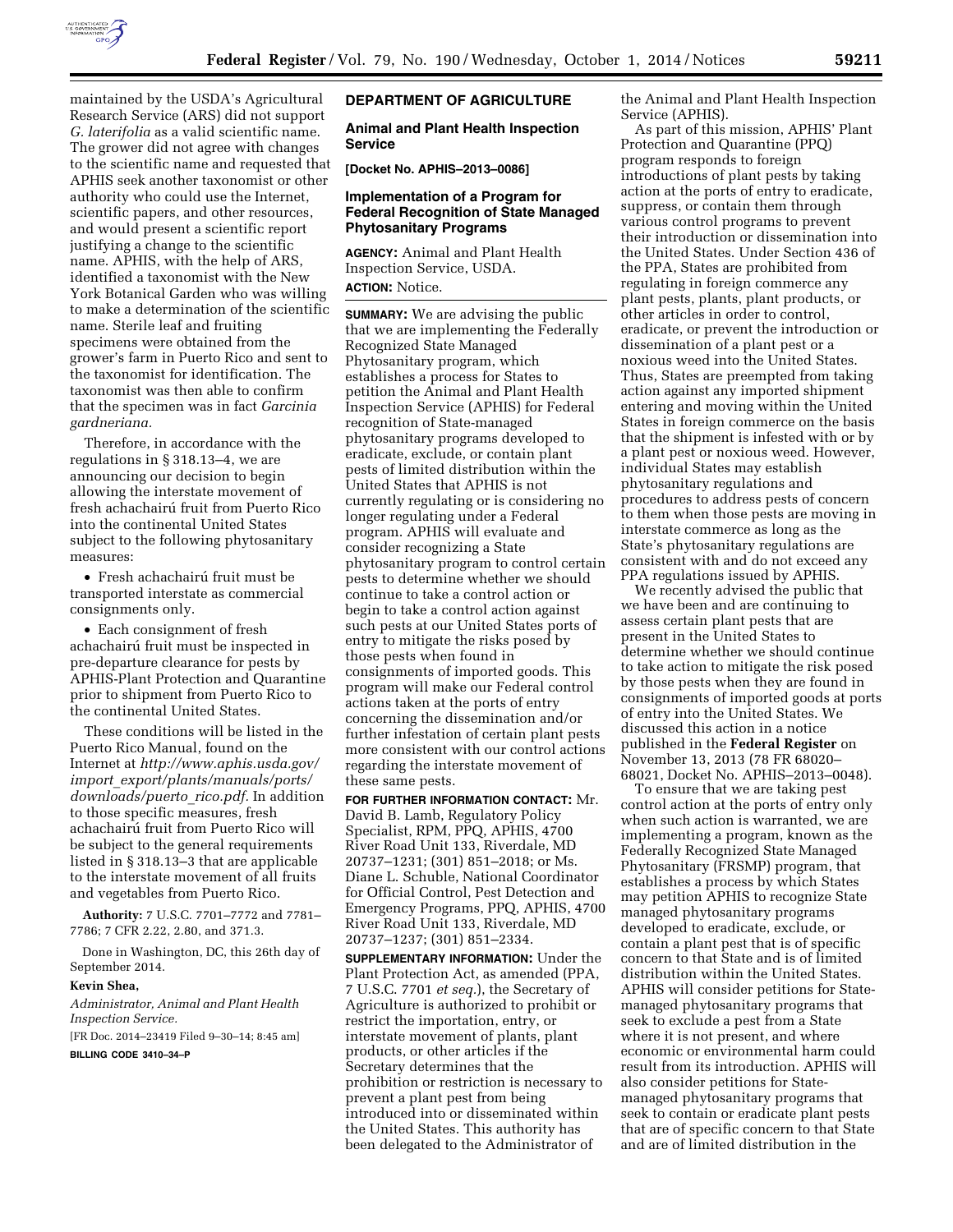United States and are also not currently regulated by APHIS. After review of the phytosanitary program information provided by the requesting State, APHIS will decide whether to continue taking any control action at ports of entry to mitigate the risk associated with the specific plant pest if found in shipments in foreign commerce. Federal recognition of a State's phytosanitary program is consistent with APHIS' PPA authorities and APHIS' compliance with International Plant Protection Convention guidelines.1

APHIS will begin accepting and considering petitions from States interested in obtaining Federal recognition in the FRSMP program. In order to help States decide whether to petition for such recognition in the FRSMP program, a State can request APHIS to provide a report to the State listing pest interceptions in imported cargo for shipments destined to that State and can also request from APHIS port of entry information on specific pest interceptions for the prior 5 years. To be eligible for FRSMP recognition, a State will be required to demonstrate in their petitions that they meet the following criteria 2 established by the FRSMP program:

• A State must provide detailed information about the absence or limited distribution of a pest in the State, pest pathways and likelihood of introduction into the State, potential economic and environmental harm that the pest may cause in the State, and the State's regulatory program for the pest that includes monitoring, surveillance, and control methods.

• A State must provide evidence that it has the authority to control the pest and to restrict activities and articles that facilitate the movement of the pest in the State that is not under Federal quarantine. This can be demonstrated by indicating that the State either has a regulatory quarantine in place to maintain pest freedom or limit pest distribution in the State or has the commitment and capability to enact, implement, and enforce a State regulatory quarantine within a reasonable time.

• A State must also present evidence to APHIS that its control program is technically sound with regard to pest containment and ability to measure results. For instance, a State must show that its mitigation measures are the least

restrictive necessary to assure adequate protection and that a quality assurance process exists to measure the effectiveness of such mitigation measures. A State must also provide APHIS with an annual report showing evidence that the phytosanitary management of its program is effective and reliable.

• Finally, a State must be able to define and describe its control program and provide supporting documentation including compliance agreements, auditing reports, and maps defining the regulated areas within the State.

Upon receipt of a petition from a State requesting Federal recognition of its phytosanitary program, that is, requesting to be approved to participate in the FRSMP, APHIS will review the petition, evaluate it using the criteria cited above, and notify the requesting State of our decision. Petitions that fail to fulfill the FRSMP program criteria will be returned to the submitting State and the State will have the option to revise and resubmit its petition.

If we decide to recognize a State program as being part of the FRSMP, APHIS may continue to or begin to take Federal control actions at the United States ports of entry if this pest is intercepted in consignments of imported goods. Presently, when a plant pest of concern is found in a shipment of an imported commodity at a port of entry, APHIS requires mitigation or remedial actions to be taken, such as phytosanitary treatment, re-exportation, or destruction of the infested commodity. Once the FRSMP program begins and if APHIS determines to take Federal action on specific State petitioned FRSMP program plant pests, APHIS will likewise require such remedial measures on a commodity shipment infested with a FRSMP program pest that APHIS has decided to take control action on. Additionally, APHIS may decide to allow an additional remedial option for a shipment involving a FRSMP program plant pest if that shipment can be adequately mitigated or safeguarded to enter into the United States without any phytosanitary mitigation treatment when APHIS determines that the shipment is destined to, or can be redirected to, a State that does not restrict that pest under the FRSMP program. In such a case, where an infested shipment infested with a FRSMP plant pest is allowed entry without phytosanitary treatment, APHIS may decide to issue an Emergency Action Notification ordering restrictions on the movement and destinations of that infested commodity shipment.

APHIS, in its discretion, may decide to implement provisional FRSMP program status for a phytosanitary pest upon receipt and preliminary review of a State's FRSMP petition. If APHIS decides to implement provisional FRSMP program status for a phytosanitary pest, APHIS may require remedial action on that pest when it is detected arriving in or destined for the petitioning State(s) during the period that APHIS is finalizing review of that State's FRSMP petition. However, Federal collaborator status will not be conferred on a petitioning State agency until the petition is formally approved, which means no Federal authority will be delegated to a State to act upon the FRSMP program pest while that phytosanitary pest is in provisional status.

The provisional FRSMP program status for a phytosanitary pest will not exceed 60 days from the implementation of that provisional status unless APHIS determines it should be extended and the requesting State wants such status extended. Likewise, APHIS may determine at any time that the provisional status be extended or withdrawn as necessary. For example, APHIS may extend a provisional status when a State is requested to submit additional information regarding their specific FRSMP petition. Provisional status may be withdrawn if the petition is denied, when a State notifies APHIS of its intent to withdraw from the petition process, when a State fails to complete the petition within the agreed upon time schedule, or a State no longer wants APHIS to take any control action against a specific phytosanitary pest.

As explained above, the States are preempted under the PPA from taking any phytosanitary plant pest control actions on shipments moving in foreign commerce. Nevertheless, in order to make the FRSMP program operative and workable, APHIS has decided that it will enter into Federal cooperative arrangements with States that have recognized FRSMP program plant pests, in accordance with 7 U.S.C. 450. Under these envisioned cooperative arrangements, the Secretary of the U.S. Department of Agriculture will authorize States that have been accepted into the FRSMP to operate as Federal collaborators to administer and enforce Federal actions on commodity shipments infested with a FRSMP pest that is entering the United States and moving in foreign commerce 3 and as

<sup>&</sup>lt;sup>1</sup> International Standard for Phytosanitary Measures No. 5, Supplement No.1, ''Guidelines on the interpretation and application of the concepts of ''official control'' and ''not widely distributed.''

<sup>2</sup>The criteria are included in the FRSMP manual available at: *http://www.aphis.usda.gov/import*\_ *export/plants/manuals/ports/downloads/frsmp.pdf.* 

<sup>3</sup>Articles imported into the United States under the authority of the PPA would remain in foreign commerce until sold to the ultimate consumer. The